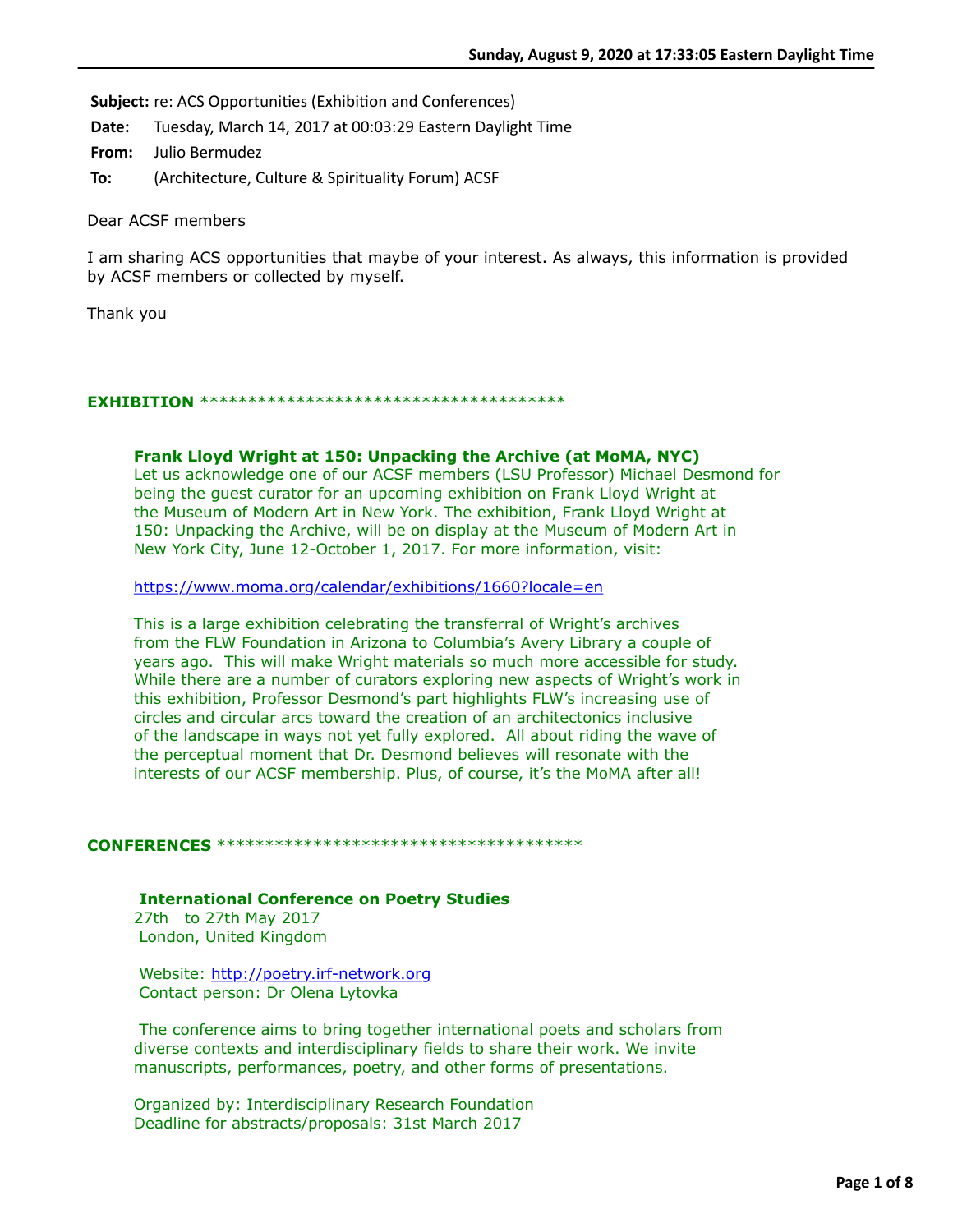#### ===========================

### **SVHE (Society for Values in Higher Education) Annual Conference**  12th to 16th July 2017

Boston, MA, United States of America

 Website: [http://www.svhe.org](http://www.svhe.org/) Contact person: Sandy McAllister

 Annual Meeting of the Society for Values in Higher Education. Theme is Sacrifice, Consumption, and the Public Good. Proposals being solicited. Featured speakers,Daniel McCarthy and Lee Moses. Special workshops for academic jobseekers.

 Organized by: Society for Values in Higher Education Deadline for abstracts/proposals: 15th April 2017

#### ===========================

### **Time, Space and Identity**

**Conference**  24th to 24th June 2017 London, United Kingdom

 Website: [http://spatiality.temporality.irf-network.org](http://spatiality.temporality.irf-network.org/) Contact person: Dr Olena Lytovka

 The conference will explore spatiality and temporality as fundamental categories of human experience and cognition and it will discuss various interpretations of these categories and their complex relations to identity.

 Organized by: London Centre for Interdisciplinary Research, Interdisciplinary Research Foundation Deadline for abstracts/proposals: 10th April 2017

### ==============================

### **Off the Lip 2017 Conference**  16th to 18th August 2017

Plymouth, Devon, United Kingdom

 Website: [https://otlip17.cognovo.eu](https://otlip17.cognovo.eu/) Contact person: Sue Denham

 Off the Lip 2017 is a confluence of talks, exhibits, posters, films, workshops, & demos on transdisciplinary approaches to cognition & Creativity. We welcome submissions on the theme of Cognitive Innovation and Displacement.

 Organized by: CogNovo Deadline for abstracts/proposals: 17th April 2017

==============================

**The Uncanny in Language, Literature and Culture Conference** 19th to 19th August 2017

London, United Kingdom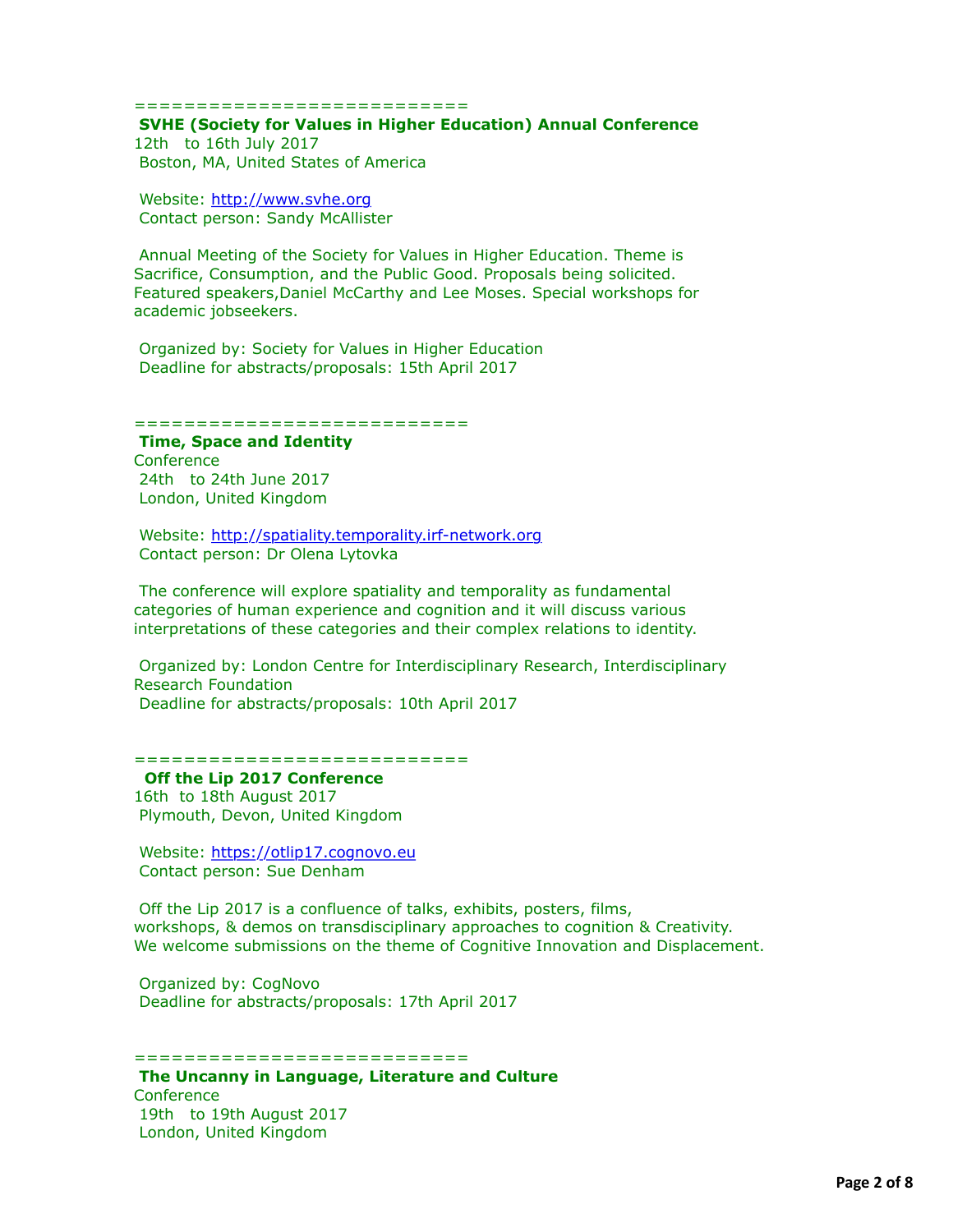Website: [http://uncanny.irf-network.org](http://uncanny.irf-network.org/) Contact person: Dr Olena Lytovka

 This conference seeks to explore the representations of the uncanny in language, literature and culture. Papers are invited on topics related, but not limited, to: uncanny geographies, uncanny technologies, postcolonialism, gender, identity, etc.

 Organized by: Interdisciplinary Research Foundation, London Centre for Interdisciplinary Research Deadline for abstracts/proposals: 31st May 2017

### =============================

# **Spaces & Flows: Eighth International Conference on Urban and ExtraUrban Studies**

12–13 October 2017 at the University of Hull in Hull, UK. Call for Papers

Founded in 2010, the conference brings together scholars, teachers, and practitioners around a common shared interest in changing human spaces and social, economic, and informational flows.

We invite proposals for paper presentations, workshops/interactive sessions, posters/exhibits, colloquia, virtual posters, or virtual lightning talks. The conference features research addressing the annual themes and the 2017 Special Focus: "Enculturing the City."

For more information regarding the conference, use the links below to explore our conference website: <http://spacesandflows.com/2017-conference/>

====================================

**Somewhere In Between: Borders and Borderlands** 

**Conference**  29th to 29th April 2017 London, United Kingdom

 Website: [http://borders.irf-network.org](http://borders.irf-network.org/) Contact person: Dr Olena Lytovka

 The conference will seek to explore the processes of border-making and border permeability in contemporary societies through aesthetic forms.

 Organized by: Interdisciplinary Research Foundation, London College of Communication Deadline for abstracts/proposals: 5th March 2017

============================== **Re-City 2017: 2nd International City Regeneration Congress: "(Im)Possible Cities" Conference**  24th to 25th August 2017 Tampere, Finland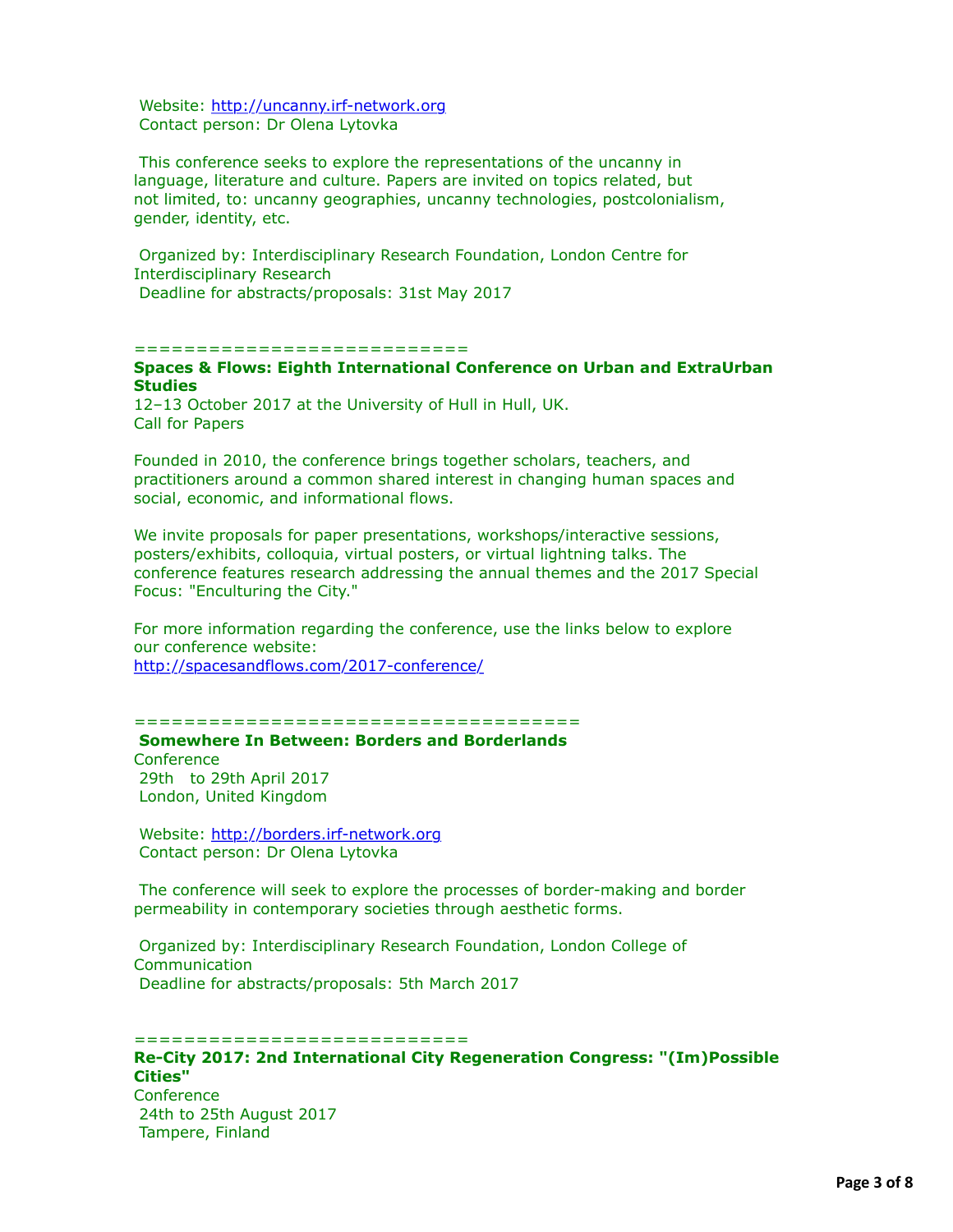Website: [http://www.recity2017.com](http://www.recity2017.com/) Contact person: Juho Rajaniemi

 Interdisciplinary forum in the fields of urban planning, architecture, traffic planning and logistics, ecology, urban history, informatics, health sciences, economics and business, political sciences, social sciences and humanities.

 Organized by: Tampere University of Technology and University of Tampere Deadline for abstracts/proposals: 15th April 2017

### ===========================

**Twelfth International Conference on Design Principles & Practices**  5th to 7th March 2018 Barcelona, Spain

Website:

<http://designprinciplesandpractices.com/2018-conference/call-for-papers> Contact person: Grace Chang

 Design Principles & Practices Research Network: a conference and journal collection founded in 2007, exploring the nature, meaning, and purpose of design.

 Organized by: Common Ground Research Networks Deadline for abstracts/proposals: 5th December 2017

==============================

**Monastery of Bose National Office for the Cultural Heritage of the Church - Italian Bishops' Conference**

INHABIT – CELEBRATE - TRANSFORM participative processes between liturgy and architecture Bose, Italy, 1-3 June 2017

A grammar for imagining and living the Church through its spaces and its architecture is the theme of the XVth International Liturgical Conference of Bose. It aims at bringing out the participative dimension of church and architectural experience, in an exchange between the commissioning party, architects, artists, and the Christian community.

In fact, it is not possible to imagine and create the spaces of a church without involving the persons and communities called to inhabit the places of the Church's life, in a profound synergy with the neighboring social and environmental setting.

Read more:

[http://www.monasterodibose.it/en/hospitality/conferences/liturgy/2017-inhabit](http://www.monasterodibose.it/en/hospitality/conferences/liturgy/2017-inhabit-)celebrate-transform/10997-research-project-and-scientific-committee-cli-17

==============================

**The European Conference on Ethics, Religion and Philosophy 2017 (ECERP2017)**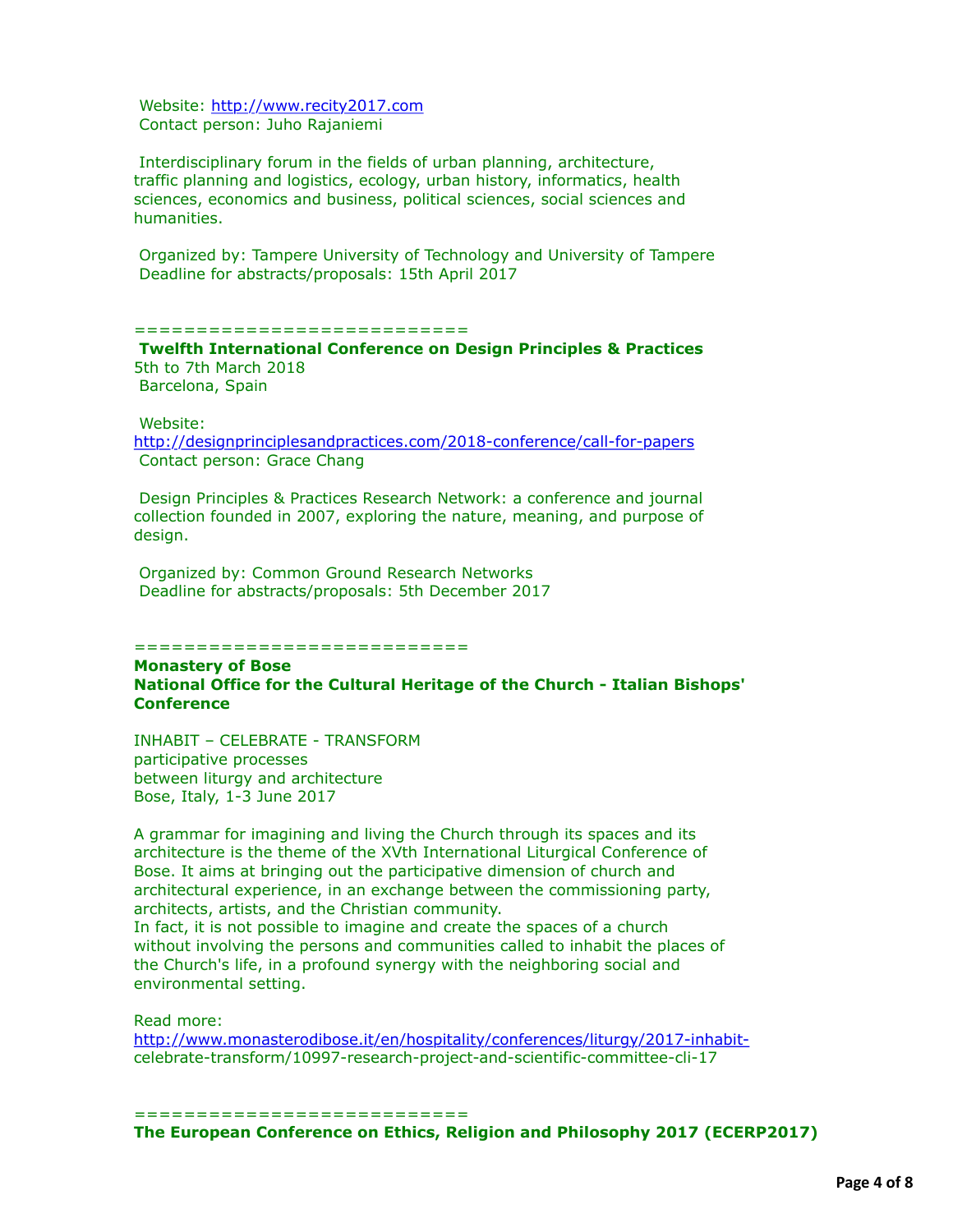July 4–5, 2017. Brighton, UK

The European Conference on Ethics, Religion and Philosophy 2017 (ECERP2017) will be held alongside The European Conference on Psychology and the Behavioral Sciences (ECP2017) in the cosmopolitan and culturally rich city of Brighton, UK.

Submit your abstract now to participate in this international, interdisciplinary and intercultural event.

\*\*Location: The Jurys Inn Brighton Waterfront, Brighton, UK

\*\*Dates: Tuesday, July 4 to Wednesday, July 5, 2017

\*\*Final Abstract Submission Deadline: April 16, 2017

\*\*Early Bird Registration Deadline: March 15, 2017

\*\*Enquiries: [ecerp@iafor.org](applewebdata://88BF1338-FA26-4427-9962-7E4B1088EA96/ecerp@iafor.org)

SUBMIT AN ABSTRACT: iafor.org/ecerp2017-call-for-papers

Already had your abstract accepted? Register now: iafor.org/ecerp2017-registration

To find out more about registration packages, presentation options, conference events and more, please visit the conference website: ecerp.iafor.org

=============================

# **Symposium on Pilgrimage Studies**

6-8 October 2017 College of William & Mary, USA.

All scholars researching pilgrimage in any time, territory or tradition are welcome to participate in the6th annual Symposium on Pilgrimage Studies to be held at the College of William & Mary: October 6-8, 2017.

Full conference information is posted at our Institute's website including on-line submission of proposals.

You are particularly invited to apply for a Research Fellowship in Pilgrimage Studies open to scholars of any rank. Recipients will be announced in October in the hopes they will present the fruits of their research at the following year's gathering.

George D. Greenia Emeritus, College of William & Mary Corresponding Secretary, Alpha Chapter of Phi Beta Kappa Institute for Pilgrimage Studies Profile page / Mail to: 634 Counselors Way, Williamsburg, VA 23185-4059 USA

===========================

**Sacred Journeys: Pilgrimage and Religious Tourism**

4th Global Conference Beijing, P.R. China: 26-27 October 2017 Indiana University (IU) Gateway – Beijing, China

This conference is the fourth in the series on sacred journeys, with the first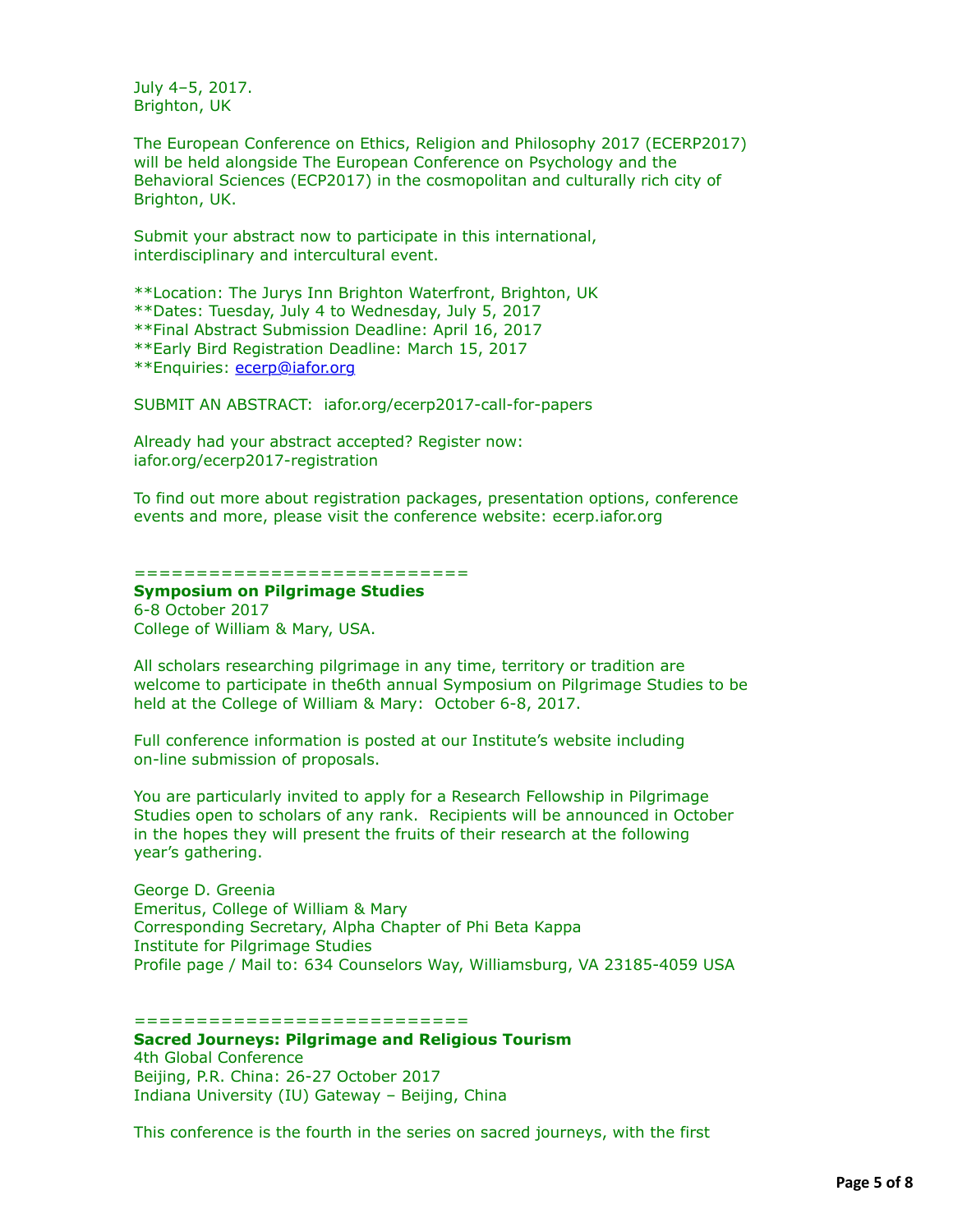two held at Oxford University's Mansfield College and the third in Prague. As in previous gatherings, we will explore the practice of pilgrimage and religious tourism in global perspective from every conceivable angle, including nationalistic, economic and development aspects, the similarities and differences in the practice in Islam, Hinduism, Buddhism, Christianity, Taoism, and other traditions, and secular pilgrimage. The impact of the internet and globalization, pilgrimage as protest, and pilgrimage and peace-building will also be considered, as will be the concept of the internal pilgrimage and the journey of self-discovery. The experiential, practical, historical, and psychological aspects of the sacred journey are central to our exploration, and we encourage all those seeking to participate to consider their work in this larger frame. From the perspective of religious tourism, we seek papers discussing both theory and practice, motivations, media and technology, religious tourism and identity, culture and heritage, religious tourism and well-being, the management of sacred sites, cultures as tourist products, tourism and commodification of culture, etc.

Deadline for participation submission: June 1, 2017

For full information visit: <https://global.iu.edu/global-gateways/china/news-events/news/2017-03-06-call-f> or-papers-sacred-journeys.html

### ======================================

### **Eighth International Conference on the Constructed Environment** Wayne State University, Detroit, USA 24–25 May 2018

<http://constructedenvironment.com/detroitconference-2018>

# CALL FOR PAPERS

The Eighth International Conference on the Constructed Environment will be held at Wayne State University, Detroit, USA, 24–25 May 2018. We invite proposals for paper presentations, workshops/interactive sessions, posters/exhibits, virtual lightning talks, virtual posters, or colloquia addressing one of the following themes:

Theme 1: Design and Planning Processes

Theme 2: Building Processes

Theme 3: Environmental Impacts

Theme 4: Social Impacts

# CONFERENCE SUBMISSION DEADLINES

The next proposal deadline is 24 July 2017. We welcome the submission of presentation proposals at any time of the year up until 30 days before the start of the conference. All proposals will be reviewed within two to four weeks of submission.

JOURNAL

The International Journal of the Constructed Environment encourages the widest range of submissions and aims to foster the highest standards of intellectual excellence. Articles may be submitted by in-person and virtual participants as well as Research Network Members.

For more information and to submit a proposal visit: <http://constructedenvironment.com/detroitconference-2018>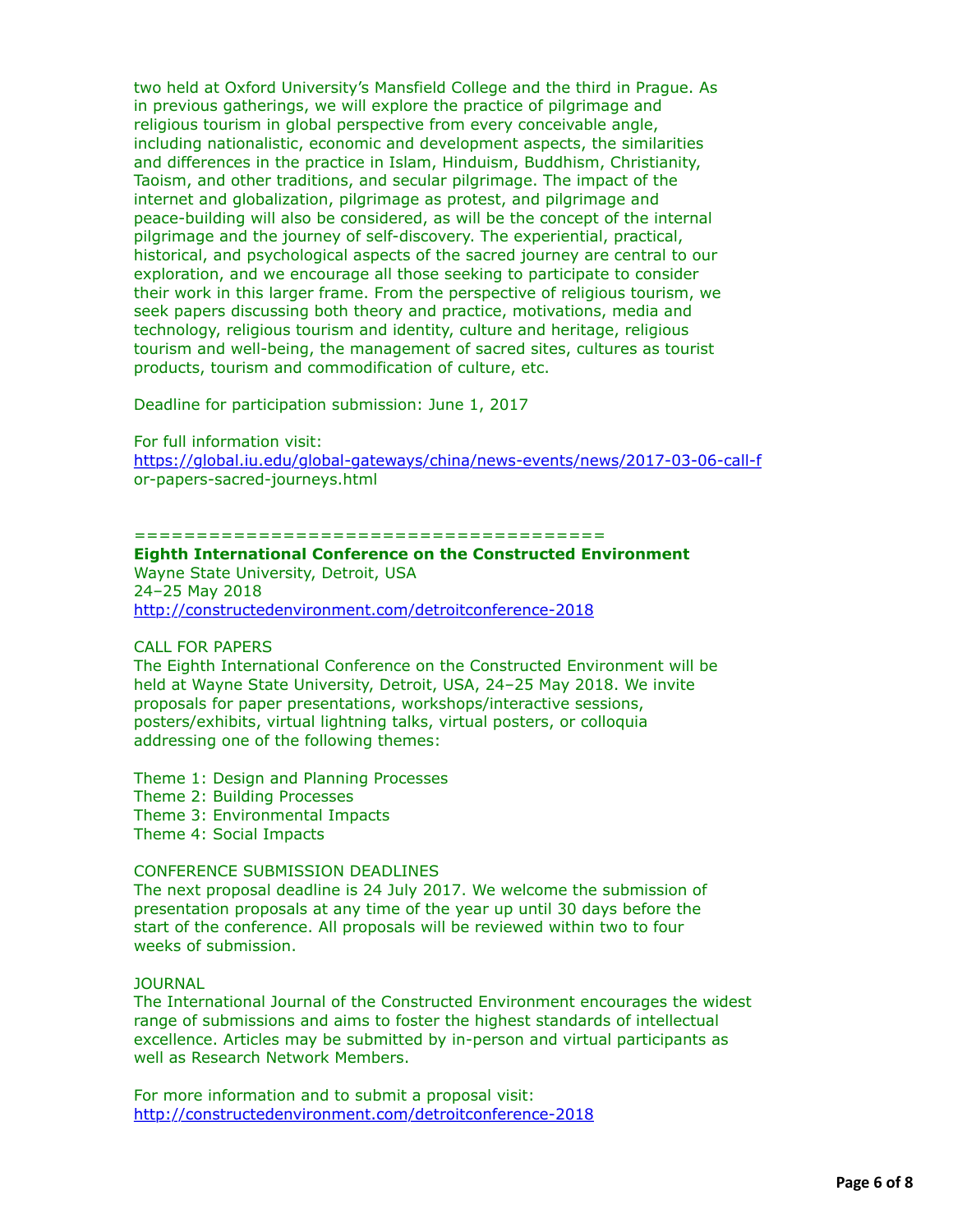==================================

**Eighth International Conference on Religion and Spirituality in Society** University of California at Berkeley, Berkeley, USA 17-18 April 2018

<http://religioninsociety.com/berkeleyconference-2018>

## CALL FOR PAPERS

The Eighth International Conference on Religion and Spirituality in Society will be held at the University of California at Berkeley, Berkeley, USA, 17-18 April 2018. We invite proposals for paper presentations, workshops/interactive sessions, posters/exhibits, virtual lightning talks, virtual posters, or colloquia addressing one of the following themes:

Theme 1: Religious Foundations Theme 2: Religious Community and Socialization Theme 3: Religious Commonalities and Differences Theme 4: The Politics of Religion

### CONFERENCE SUBMISSION DEADLINES

The next proposal deadline is 17 June 2017. We welcome the submission of presentation proposals at any time of the year up until 30 days before the start of the conference. All proposals will be reviewed within two to four weeks of submission.

### JOURNAL

The International Journal of Religion and Spirituality in Society encourages the widest range of submissions and aims to foster the highest standards of intellectual excellence. Articles may be submitted by in-person and virtual participants as well as Research Network Members.

For more information and to submit a proposal visit: <http://religioninsociety.com/berkeleyconference-2018>

### ==================================

# **III International Symposium On Religious Studies And Global Peace**

**Conference**  17th to 19th May 2017 Seville, Spain

 Website: <http://udakb.timav.com.tr/en/home> Contact person: Prof. Dr. Muhiddin Okumuslar

The main theme of conference is "CIVILIZATION AND LIVING TOGETHER"

 Organized by: TIMAV-Turkey Imam Hatips Foundation Deadline for abstracts/proposals: 27th February 2017

------------------------------------------------

**Julio Bermudez**, Ph.D. *Associate Professor*

The Catholic University of America School of Architecture and Planning Crough Center of Architectural Studies